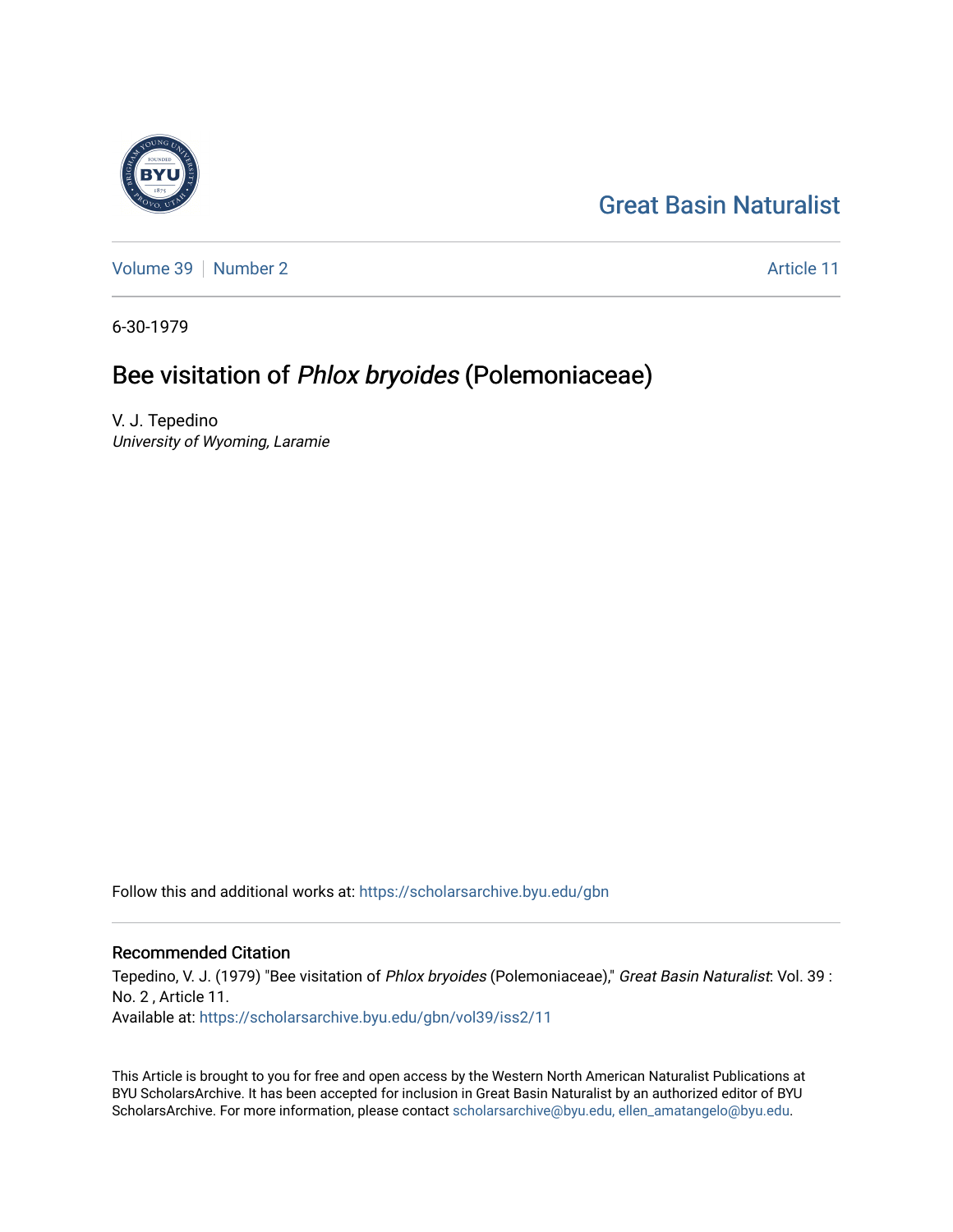#### BEE VISITATION OF PHLOX BRYOIDES (POLEMONIACEAE)

#### V. J. Tepedino $^{1,2}$

ABSTRACT.— Collections of diurnal insects from a population of Phlox bryoides on shortgrass prairie in southeastern Wyoming showed the flowers to be visited predominantly by Synhalonia fulvitarsis, a long-tongued bee. Analysis of pollen loads carried by captured bees revealed that almost all individuals were collecting Phlox pollen. P. bryoides may be an exception to the generalization that the genus Phlox isexclusively pollinated by Lepidoptera.

Entomophilous pollination in the genus Phlox is thought to be effected almost exclusively by Lepidoptera (Grant and Grant 1965). Species with corollas 1-2 cm long are ex clusively pollinated by perching butterflies; those with corollas 3-4 cm long are polli nated by hawkmoths (Grant and Grant 1965). Based upon observations of three species (P. caespitosa Nutt., P. diffusa Benth., P. multiflora A. Nels.) plus a citation for P. andicola (Britt.) (Wherry 1955), it was concluded that all species of the Section Occidentales  $( = Section$  Microphlox of Wherry 1955), which "contains over 20 species of woodybased, needle-leaved, cespitose or cushionlike shrubs," were pollinated by Lepidoptera (Grant and Grant 1965). In particular, west em cushion plants with erect <sup>1</sup> -cm-long corolla tubes are pollinated by perching noctuid moths (Grant and Grant 1965). However, at least two species in the Section Occidentales possess corollas that are substantially shorter than <sup>1</sup> cm (P. bryoides Nutt., P. hoodii Rich., measurements from Wherry 1955) and could be pollinated by long-tongued bees or flies. Indeed, data re ported here from a population of P. bryoides, <sup>a</sup> dense cushion plant common on shallow soils and rocky outcrops in southeastern Wyoming, suggest that the Grants' general conclusion (1965) may require modification. Individuals of the long-tongued eucerine bee species Synhalonia fulvitarsis fulvitarsis (Cresson) were common pollen collectors on the flowers and may be important pollinators.

Phlox bryoides blooms from the last half of May to late June/early July, with peak flowering during the first half of June. During this period in 1975 and 1976, weekly collections of flower-visiting bees were made during four hour-long periods, two each in morning and afternoon, on an  $11000 \text{--} m^2$  plot in Albany Co., 8 km SSE of Laramie. About 30 percent of the plot was covered heavily by P. bryoides. Collections were not restricted to P. bryoides; rather, each floral species was cen sused in rough proportion to its percent of total floral abundance during each period. Thus the number of insects visiting P. bryoides was much larger than the relatively small numbers reported here.

Synhalonia fulvitarsis works the salver form flowers of P. bryoides very rapidly, vis iting only a few of the many available in each cushion before moving to another cushion. In 1975, 11 females, 10 carrying pollen, were captured on the flowers of P. bryoides; in 1976 7 of 8 females captured had Phlox pollen loads. No diurnal pattern in foraging was evident except that females did not begin visiting flowers until after 1030 hours. Thereafter, activity was evenly spaced until collec tion ended, generally between 1530 and 1600 hours. Other bee species found on Phlox were represented by only <sup>1</sup> or 2 individuals each, and they did not carry pollen. Diurnal Lepidoptera were rare on the flowers.

<sup>&#</sup>x27;Department of Zoology and Physiology, University of Wyoming, Laramie, Wyoming <sup>S</sup>

<sup>&#</sup>x27;Present address: Bee Biology and Systematics Laboratory, Agricultural Research, Science and Education Administration, USDA, Utah State University,<br>UMC 53, Logan, Utah 84322.